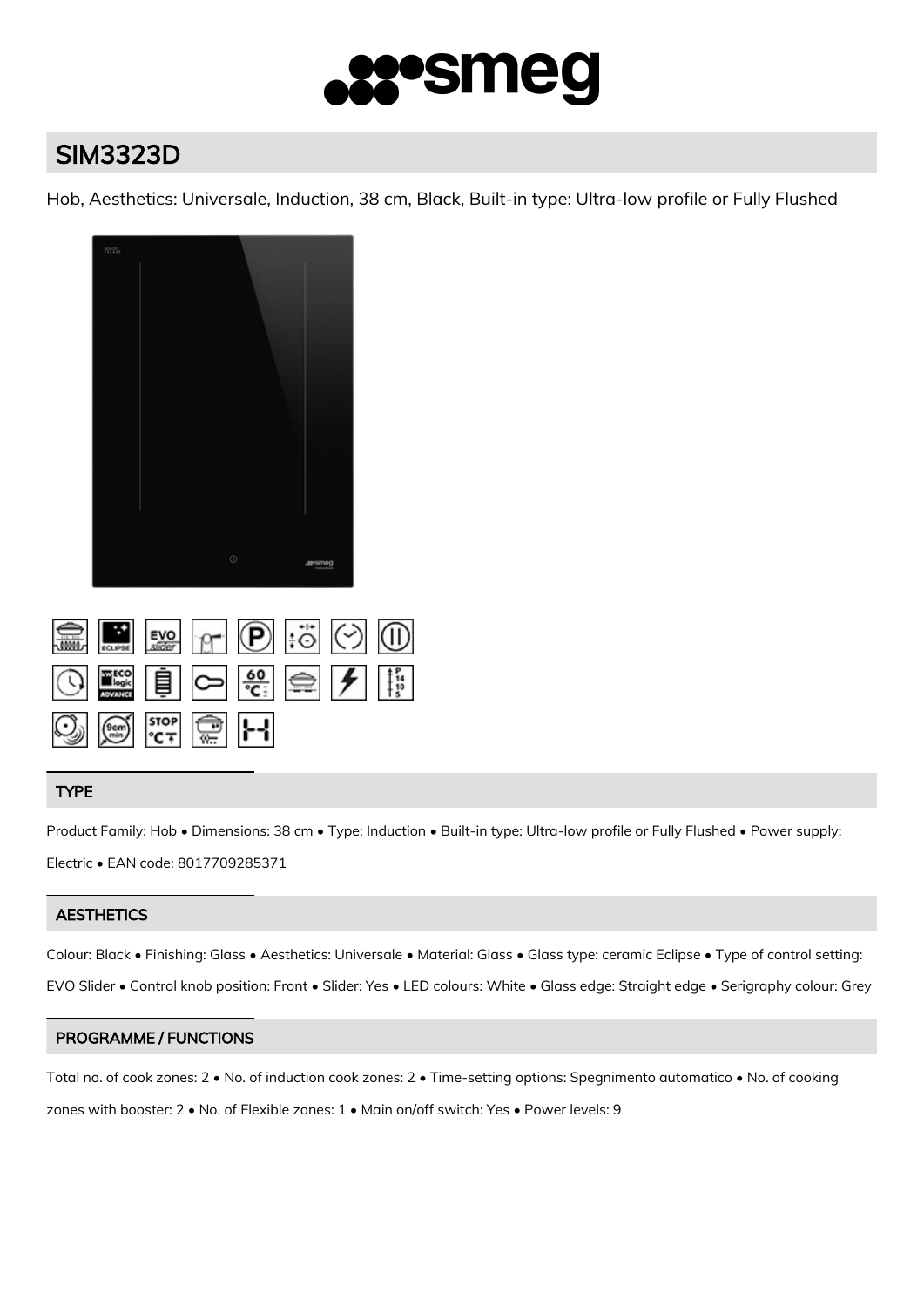#### **OPTIONS**

Worktop Cut-Out: 490x310 mm • Multizone Option: Yes • Flexible Zone Type: MultiZone • End cooking timer: 2 • Pause option: Yes • Minute minder: 1 • End of cooking alarm: Yes • Residual time indicator: Yes • Limited Power Consumption Mode: Si Advance • Limited Power Consumption Mode in W: 2100 a 3700 - step 100 W • Showroom Demo Option: Yes • Grill function: Yes • Control Lock / Child Safety: Yes • Keep warm automatic function: Yes • Bridge option: Yes • Quick start: Yes • Rapid level selection: Yes

#### COOKING ZONES

1st zone position: Front-centre • 2nd zone position: Rear-centre • 1st zone type: Induction - Multizone • 2nd zone type: Induction - Multizone • 1st zone dimensions: 24.0x18.0 cm • 2nd zone dimensions: 24.0x18.0 cm • Central Multizone dimension: 38.5x23.0 cm • 1st zone power: 2.10 kW • 2nd zone power: 2.10 kW • Power double booster 1° zone: 3.00 kW • Power double booster 2° zone: 3.00 kW • 1st zone booster power: 2.50 kW • 2nd zone booster power: 2.50 kW • Booster power central Multizone: 3.70 kW

#### TECHNICAL FEATURES

Automatic setting according to pan dimension: Yes • Permanent Automatic Pot Detection with indication of the relative control: Yes • pan detection: Yes, min 9 cm • Automatic switch off when overheat: Yes • Automatic switch off when overflow: Yes • Residual heat indicator: Yes • Protection against accidental start up: Yes

#### PERFORMANCE / ENERGY LABEL

2nd zone energy consumption: 195 Wh/Kg

## ELECTRICAL CONNECTION

Electrical connection rating (W): 3700 W • Voltage (V): 220-240 V • Frequency (Hz): 50/60 Hz • Type of electric cable: Single phase • Power supply cable length: 120 cm

# ALSO AVAILABLE

### LOGISTIC INFORMATION

Dimensions of the product (mm): 53x380x510 • Depth: 510 mm • Width: 380 mm • Product Height: 53 mm • Net weight (kg): 5.800 kg • Gross weight (kg): 6.500 kg

## **OPTIONAL**

SCRP: Scraper, Cookers, HobsTPK: Teppanyaki grill, Hobs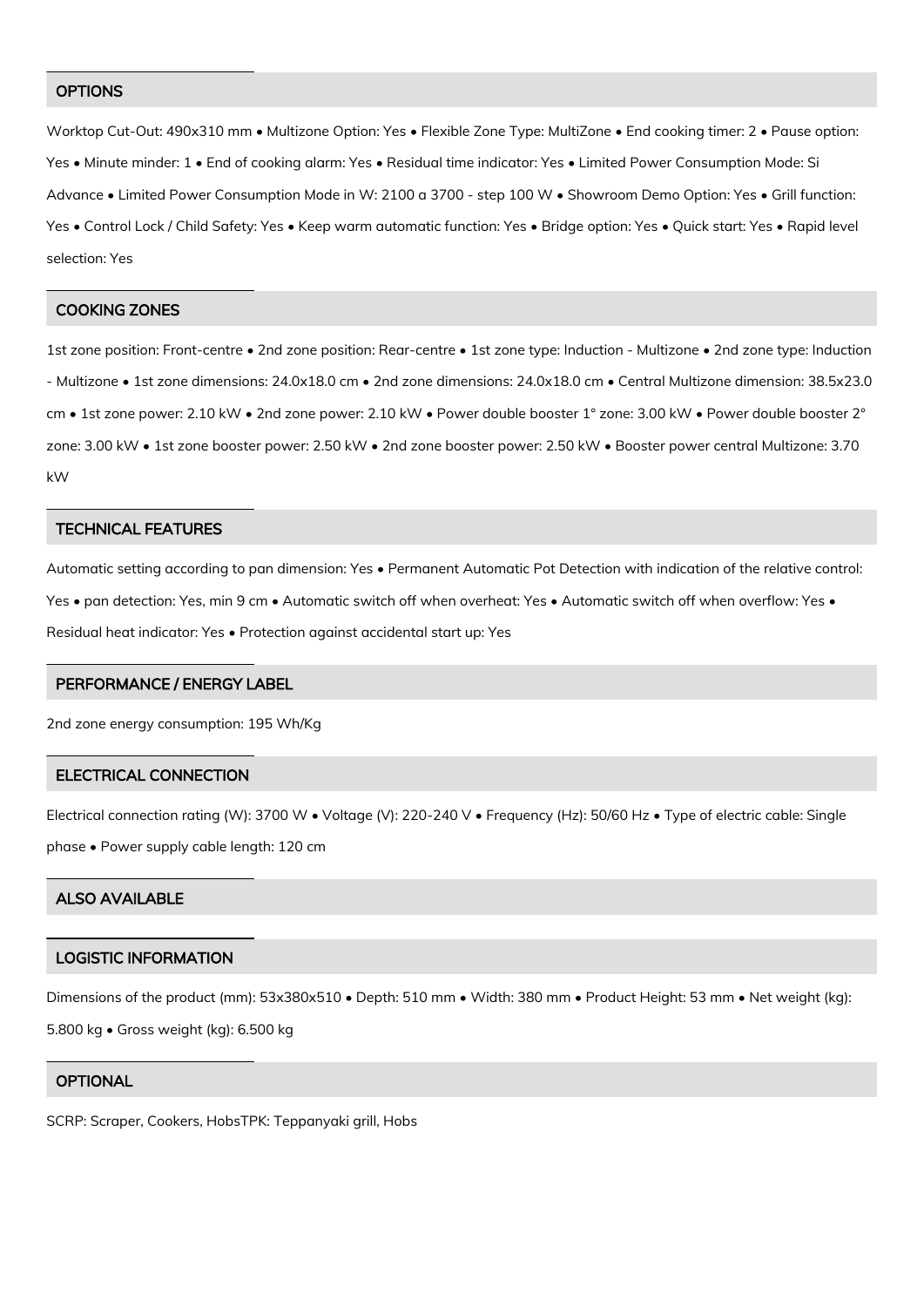